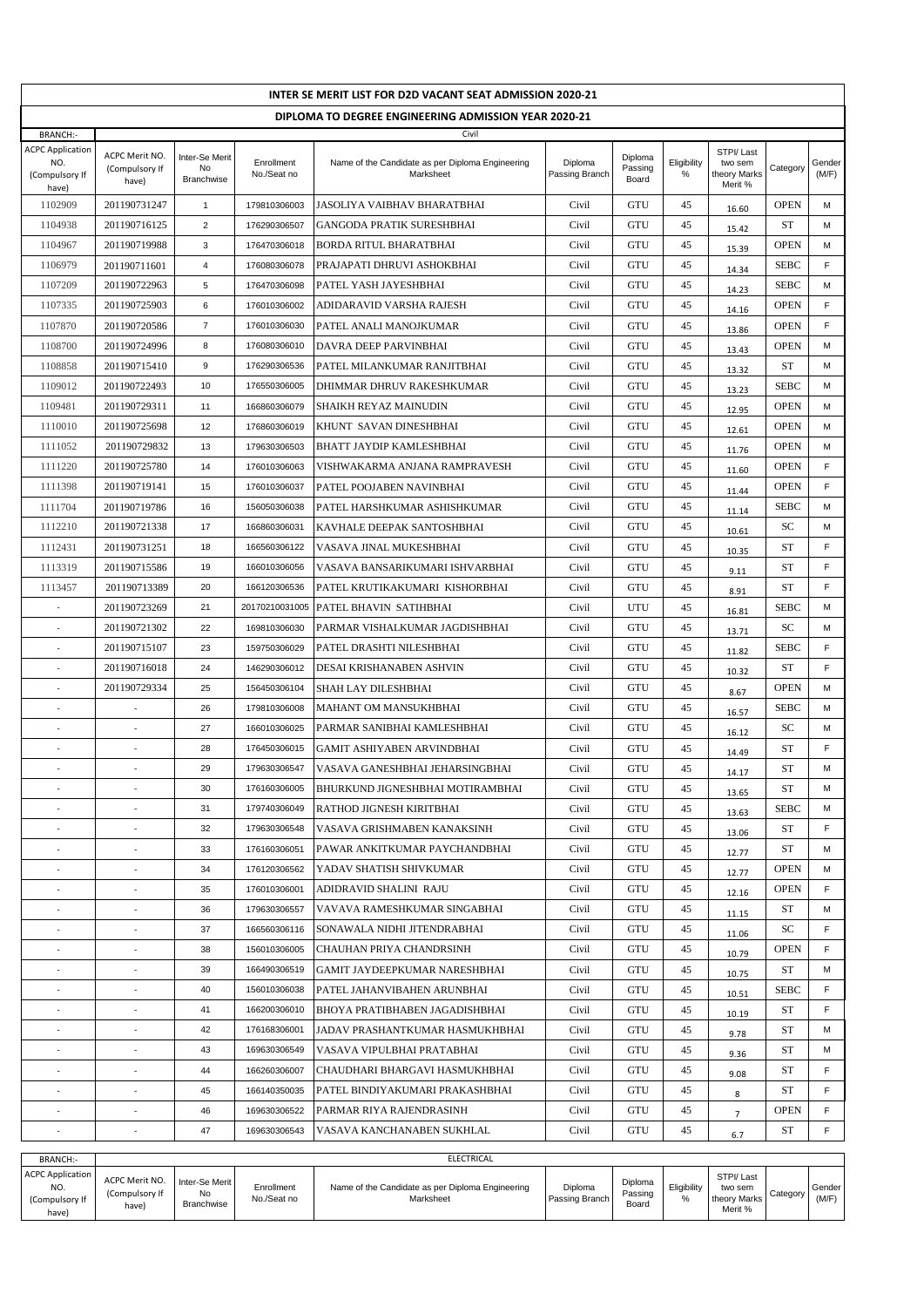| 1101021 | 201190729843 | $\mathbf{1}$   | 176010309045 | SHAIKH MOHAMMAD ASIM RAFIK          | Electrical | <b>GTU</b> | 45 | 18.11 | <b>OPEN</b> | M  |
|---------|--------------|----------------|--------------|-------------------------------------|------------|------------|----|-------|-------------|----|
| 1101115 | 201190721627 | $\overline{2}$ | 189758309002 | DANDAGWAD KUNAL RAJESH              | Electrical | <b>GTU</b> | 45 | 18    | <b>OPEN</b> | M  |
| 1101120 | 201190730395 | 3              | 176010309048 | SHAIKH SUFIYAN SARFUDDIN            | Electrical | GTU        | 45 | 18    | <b>OPEN</b> | M  |
| 1101486 | 201190722835 | 4              | 179810309001 | YADAV ARUNKUMAR BALMUKUND           | Electrical | <b>GTU</b> | 45 | 17.68 | <b>OPEN</b> | M  |
| 1102419 | 201190731030 | 5              | 176010309016 | MALEK MAHAMMAD FAIZAL ABDUL RAB     | Electrical | <b>GTU</b> | 45 | 16.94 | <b>OPEN</b> | M  |
| 1103245 | 201190719502 | 6              | 176560309061 | KELAWALA JAY NIKUNJKUMAR            | Electrical | GTU        | 45 | 16.37 | <b>SEBC</b> | M  |
| 1104482 | 201190717350 | $\overline{7}$ | 176450309030 | KAPTAN YASHKUMAR KAMLESHKUMAR       | Electrical | <b>GTU</b> | 45 | 15.66 | <b>SEBC</b> | M  |
| 1104713 | 201190725770 | 8              | 176120309534 | <b>SINGH MUKUL RAMENARESH</b>       | Electrical | <b>GTU</b> | 45 | 15.53 | <b>OPEN</b> | м  |
| 1105279 | 201190729704 | 9              | 179810309003 | JARIWALA MOHAMEDADANAN AFLMIYA      | Electrical | <b>GTU</b> | 45 | 15.23 | <b>OPEN</b> | M  |
| 1105525 | 201190723099 | 10             | 176450309008 | CHAUHAN PRUTHVISINH SHAITANSINH     | Electrical | GTU        | 45 | 15.11 | <b>OPEN</b> | M  |
| 1105918 | 201190725891 | 11             | 176560309009 | CHAUDHARI ASHISHKUMAR NATHUBHAI     | Electrical | <b>GTU</b> | 45 | 14.89 | <b>ST</b>   | M  |
| 1105935 | 201190730433 | 12             | 176120309509 | CHADHARI MUKESHKUMAR SHRINIVAS      | Electrical | GTU        | 45 | 14.89 | <b>OPEN</b> | M  |
| 1106052 | 201190729701 | 13             | 179810309004 | KHAN WALIULLAH ANULLAH              | Electrical | <b>GTU</b> | 45 | 14.81 | <b>OPEN</b> | M  |
| 1107499 | 201190722253 | 14             | 176880309010 | PATEL ZARUK RAMESHBHAI              | Electrical | <b>GTU</b> | 45 | 14.07 | <b>OPEN</b> | M  |
| 1108363 | 201190730632 | 15             | 169630309520 | PATEL AKASHKUMAR NAROTTAMBHAI       | Electrical | GTU        | 45 | 13.6  | <b>ST</b>   | M  |
| 1111233 | 201190716614 | 16             | 159630309504 | DESAI NISHIT PIYUSHKUMAR            | Electrical | <b>GTU</b> | 45 | 13.6  | <b>OPEN</b> | M  |
| 1111819 | 201190730767 | 17             | 169630309521 | PATEL BHAVINKUMAR RANJITBHAI        | Electrical | <b>GTU</b> | 45 | 11    | <b>ST</b>   | M  |
|         | 201190727125 | 18             | S032407216   | PARMAR JAYESHKUMAR CHANDUBHAI       | Electrical | <b>GTU</b> | 45 | 64.83 | <b>SC</b>   | M  |
|         | 201190716644 | 19             | 166090309088 | PRASAD MANNU NAVALKISHOR            | Electrical | GTU        | 45 | 16.65 | <b>OPEN</b> | M  |
|         | 201190727075 | 20             | 096010309041 | PATEL PRATIKKUMAR JAGADISHBHAI      | Electrical | <b>GTU</b> | 45 | 15.2  | <b>OPEN</b> | M  |
|         | 201190726729 | 21             | 166860309033 | SINGH UJJWAL BHIMPRATAP             | Electrical | <b>GTU</b> | 45 | 12.85 | <b>OPEN</b> | M  |
|         | 201190713311 | 22             | 166230303040 | <b>GAMIT RIPKABEN AJITBHAI</b>      | Electrical | GTU        | 45 | 12    | <b>ST</b>   | F  |
|         | 201190726678 | 23             | 166860309008 | KOSHTI PRAFUL KISHORBHAI            | Electrical | <b>GTU</b> | 45 | 11.64 | <b>OPEN</b> | M  |
|         | 201190730235 | 24             | 166090309114 | <b>WAGHELA GIRISH SVNIL</b>         | Electrical | <b>GTU</b> | 45 | 7.68  | <b>OPEN</b> | M  |
|         | 201190730178 | 25             | 126010309047 | PATEL URVASHI SANJAYBHAI            | Electrical | GTU        | 45 | 5.55  | <b>ST</b>   | F. |
|         |              | 26             | 136888309001 | PRAJAPATI SHAILESH BALVANTBHAI      | Electrical | <b>GTU</b> | 45 | 17.46 | <b>SEBC</b> | M  |
|         |              | 27             | 176370309077 | SONARUPAWALA CHANDRESH SHAILESHBHAI | Electrical | <b>GTU</b> | 45 | 17.3  | <b>SEBC</b> | M  |
|         |              | 28             | 169810309020 | VASAVA AKSHAY AMBUBHAI              | Electrical | <b>GTU</b> | 45 | 15.46 | <b>ST</b>   | M  |
|         |              | 29             | 166010309012 | <b>GAMIT DIKSHITKUMAR RASIKBHAI</b> | Electrical | <b>GTU</b> | 45 | 13.85 | <b>ST</b>   | M  |
|         |              | 30             | 179630309559 | VASVA STEVEN RAJESHBHAI             | Electrical | <b>GTU</b> | 45 | 13.68 | <b>ST</b>   | M  |
|         |              | 31             | 156870309099 | <b>TAILOR SMIT RAJESHBHAI</b>       | Electrical | GTU        | 45 | 13.57 | <b>SEBC</b> | M  |
|         |              | 32             | 169630309507 | <b>GAMIT ANUKESH FATESINGBHAI</b>   | Electrical | <b>GTU</b> | 45 | 13.09 | <b>ST</b>   | M  |
|         |              | 33             | 179748309004 | CHAUDHARI NIRMALKUMAR DEVENDRABHAI  | Electrical | <b>GTU</b> | 45 | 10.65 | <b>ST</b>   | м  |
|         |              | 34             | 156010309062 | VASAVA PRAKASH VISHRAMBHAI          | Electrical | GTU        | 45 | 9.29  | ST          | M  |
|         |              | 35             | 179748309006 | CHAUDHARI PRASANTKUMAR GAJENDRABHA  | Electrical | <b>GTU</b> | 45 | 5.81  | <b>ST</b>   | M  |

| <b>BRANCH:-</b>                                           |                                                 |                                    |                           | MECHANICAL                                                    |                           |                             |                  |                                                 |             |                 |
|-----------------------------------------------------------|-------------------------------------------------|------------------------------------|---------------------------|---------------------------------------------------------------|---------------------------|-----------------------------|------------------|-------------------------------------------------|-------------|-----------------|
| <b>ACPC Application</b><br>NO.<br>(Compulsory If<br>have) | <b>ACPC Merit NO</b><br>(Compulsory If<br>have) | Inter-Se Merit<br>No<br>Branchwise | Enrollment<br>No./Seat no | Name of the Candidate as per Diploma Engineering<br>Marksheet | Diploma<br>Passing Branch | Diploma<br>Passing<br>Board | Eligibility<br>% | STPI/Last<br>two sem<br>theory Marks<br>Merit % | Category    | Gender<br>(M/F) |
| 1101954                                                   | 201190730370                                    | 1                                  | 176290319118              | THAKUR NIRAJKUMAR ABHAYNATH                                   | MECHANICAL                | GTU                         | 45               | 17.27                                           | <b>OPEN</b> | M               |
| 1101975                                                   | 201190711243                                    | $\overline{2}$                     | 176290319123              | VISHWAKARMA JAYESH SARVAJIT                                   | MECHANICAL                | GTU                         | 45               | 17.26                                           | <b>SEBC</b> | M               |
| 1102989                                                   | 201190723060                                    | $\overline{3}$                     | 176010319011              | CHAWALA MOHHAMMEDAMINUDDIN HAJIBAS                            | MECHANICAL                | GTU                         | 45               | 16.54                                           | <b>OPEN</b> | $\mathbf M$     |
| 1103733                                                   | 201190719501                                    | $\overline{4}$                     | 176010319088              | SHAIKH MOHD JUNAID MOHD RAFI                                  | MECHANICAL                | GTU                         | 45               | 16.07                                           | <b>OPEN</b> | M               |
| 1103818                                                   | 201190728759                                    | 5                                  | 176560319066              | PARMAR RAJ AJAYBHAI                                           | MECHANICAL                | GTU                         | 45               | 16.02                                           | <b>SEBC</b> | M               |
| 1104060                                                   | 201190721364                                    | 6                                  | 176010319066              | PATEL RONISH HARSHADBHAI                                      | MECHANICAL                | GTU                         | 45               | 15.87                                           | <b>OPEN</b> | M               |
| 1104207                                                   | 201190716664                                    | $\overline{7}$                     | 176010319008              | CHAUDHARY CHANDAN VINAY                                       | MECHANICAL                | GTU                         | 45               | 15.8                                            | <b>SEBC</b> | M               |
| 1104905                                                   | 201190726026                                    | 8                                  | 176010319097              | SRIVASTAVA SHYAMKUMAR PREMLAL                                 | MECHANICAL                | GTU                         | 45               | 15.43                                           | <b>OPEN</b> | M               |
| 1105497                                                   | 201190713794                                    | 9                                  | 176290319570              | PATEL MO FYZAN IOBAL                                          | MECHANICAL                | GTU                         | 45               | 15.11                                           | <b>OPEN</b> | M               |
| 1105939                                                   | 201190730238                                    | 10                                 | 176470319022              | GHADIYALI SAMARTH HITESHKUMAR                                 | MECHANICAL                | GTU                         | 45               | 14.89                                           | <b>SEBC</b> | M               |
| 1109678                                                   | 201190729694                                    | 11                                 | 176010319103              | VAGHELA PARTH KISHORKUMAR                                     | MECHANICAL                | GTU                         | 45               | 12.83                                           | <b>SEBC</b> | M               |
| 1110212                                                   | 201190731104                                    | 12                                 | 166010319034              | KHARACHIYA DHRUPALSINH SANJAYSINH                             | MECHANICAL                | GTU                         | 45               | 6.04                                            | <b>OPEN</b> | M               |
| 1110418                                                   | 201190729667                                    | 13                                 | 176120319115              | SURATI CHIRAGKUMAR NILESHBHAI                                 | MECHANICAL                | GTU                         | 45               | 12.32                                           | <b>SEBC</b> | M               |
| 1113260                                                   | 201190731256                                    | 14                                 | 146010319063              | PATEL ASHISHKUMAR VIJAYBHAI                                   | MECHANICAL                | GTU                         | 45               | 9.25                                            | SC          | $\mathbf M$     |
| $\sim$                                                    | 201190725671                                    | 15                                 | 166120319084              | PATIL RAHUL RAVINDRA                                          | MECHANICAL                | GTU                         | 45               | 18.74                                           | <b>OPEN</b> | $\mathbf M$     |
| ٠                                                         | 201190729673                                    | 16                                 | 166120319009              | <b>BORSE NILESH RAVINDRA</b>                                  | MECHANICAL                | GTU                         | 45               | 18.46                                           | <b>OPEN</b> | M               |
| $\sim$                                                    | 201190726068                                    | 17                                 | 166290319606              | SONWANE KARAN VINOD                                           | MECHANICAL                | GTU                         | 45               | 18.03                                           | <b>OPEN</b> | M               |
|                                                           | 201190724254                                    | 18                                 | 176470319089              | PITHVA JAY KISHORBHAI                                         | MECHANICAL                | GTU                         | 45               | 17.54                                           | <b>SEBC</b> | M               |
| $\sim$                                                    | 201190729659                                    | 19                                 | 166120319101              | SINGH SHAMBHU SHARAN AMRESH                                   | MECHANICAL                | GTU                         | 45               | 16.66                                           | <b>OPEN</b> | M               |
|                                                           | 201190725677                                    | 20                                 | 166290319517              | <b>GAWANDE DIPAK HARSHADBHAI</b>                              | MECHANICAL                | GTU                         | 45               | 16.62                                           | <b>OPEN</b> | M               |
|                                                           | 201190721519                                    | 21                                 | 166450319031              | MACHHI DEVENDRAKUMAR MAHESHBHAI                               | MECHANICAL                | GTU                         | 45               | 16.12                                           | <b>SEBC</b> | M               |
|                                                           | 201190731243                                    | 22                                 | 166120319046              | MANDALIYA SACHIN PRAVINBHAI                                   | MECHANICAL                | GTU                         | 45               | 15.68                                           | <b>OPEN</b> | M               |
|                                                           | 201190725458                                    | 23                                 | 169810319049              | SONAR LALITKUMAR BHIKHANBHAI                                  | MECHANICAL                | GTU                         | 45               | 14.59                                           | <b>OPEN</b> | M               |
|                                                           | 201190729672                                    | 24                                 | 139810319057              | SOLANKI KULDIPSINH VIRENDRASINH                               | MECHANICAL                | GTU                         | 45               | 13.33                                           | <b>OPEN</b> | M               |
|                                                           | 201190724933                                    | 25                                 | 179730319036              | PATEL TAPAN DAHYABHAI                                         | MECHANICAL                | GTU                         | 45               | 13.33                                           | <b>SEBC</b> | $\mathbf M$     |
|                                                           | 201190712618                                    | 26                                 | 159630319533              | PATEL DIPESHKUMAR BHUPENDRABHAI                               | MECHANICAL                | GTU                         | 45               | 12.86                                           | <b>OPEN</b> | M               |
| ÷,                                                        | 201190727008                                    | 27                                 | 169740319047              | SARDAR AJAY KARNAKSINGH                                       | MECHANICAL                | GTU                         | 45               | 12.76                                           | <b>OPEN</b> | M               |
|                                                           | 201190721314                                    | 28                                 | 166860319081              | RAYAN MD ARBAZ MD NAJIMULLAH                                  | MECHANICAL                | GTU                         | 45               | 12.71                                           | <b>OPEN</b> | M               |
| ÷                                                         | 201190725796                                    | 29                                 | 166290319512              | CHITTE MANISHBHAI GANESHBHAI                                  | MECHANICAL                | GTU                         | 45               | 11.31                                           | <b>SEBC</b> | M               |
| ÷                                                         | 201190730411                                    | 30                                 | 166010319015              | DARSOT ASFAK USMANGANI                                        | MECHANICAL                | GTU                         | 45               | 11.26                                           | <b>OPEN</b> | M               |
| ٠                                                         | 201190729279                                    | 31                                 | 166010319043              | MAKWANA ANANDKUMAR DINESHBHAI                                 | MECHANICAL                | GTU                         | 45               | 10.54                                           | <b>OPEN</b> | M               |
| ÷.                                                        | 201190729712                                    | 32                                 | 166120319086              | PATWA MAYANK NARESH                                           | MECHANICAL                | GTU                         | 45               | 9                                               | <b>OPEN</b> | M               |
| ÷                                                         | 201190729482                                    | 33                                 | 166380319258              | THAKKAR KRUNAL BIPINCHANDRA                                   | MECHANICAL                | GTU                         | 45               | 8.59                                            | <b>OPEN</b> | M               |
| ÷                                                         | 201190729309                                    | 34                                 | 169810319048              | SOLGAMA AKASHKUMAR SHAMBHUBHAI                                | MECHANICAL                | GTU                         | 45               | 8.09                                            | <b>OPEN</b> | M               |
| ×,                                                        | 201190729709                                    | 35                                 | 166010319020              | <b>GOHIL ANIKET DINESHBHAI</b>                                | MECHANICAL                | GTU                         | 45               | 7.59                                            | SC          | M               |
| ×.                                                        | 201190729912                                    | 36                                 | 166010319056              | PARMAR DHRUVKUMAR JASHVANTBHAI                                | MECHANICAL                | GTU                         | 45               | 7.55                                            | SC          | M               |
| ٠                                                         | 201190729110                                    | 37                                 | 166250319528              | KHAMBHALA BIJAL DUDABHAI                                      | MECHANICAL                | GTU                         | 45               | 7.45                                            | <b>SEBC</b> | M               |
| ×                                                         | 201190729540                                    | 38                                 | 166470319015              | <b>CHAUHAN RAHUL SURESHBHAI</b>                               | MECHANICAL                | <b>GTU</b>                  | 45               | 7.09                                            | <b>OPEN</b> | M               |
| ÷                                                         | 201190730337                                    | 39                                 | 166278319010              | KORIYA KAUSHIK BHAGVANJI                                      | MECHANICAL                | GTU                         | 45               | 6.18                                            | <b>SEBC</b> | M               |
| ×.                                                        | 201190729635                                    | 40                                 | 146010319057              | PARMAR SHIVENKUMAR MUKESHBHAI                                 | MECHANICAL                | GTU                         | 45               | 6                                               | <b>SC</b>   | M               |
| ٠                                                         | 201190729326                                    | 41                                 | 169740319038              | PATEL MILAN ASHOKBHAI                                         | MECHANICAL                | GTU                         | 45               | 5.09                                            | <b>SEBC</b> | M               |
| $\sim$                                                    | 201190729483                                    | 42                                 | 166010319059              | PARMAR JENISHKUMAR ANILKUMAR                                  | MECHANICAL                | GTU                         | 45               | 5.04                                            | <b>SC</b>   | M               |
| $\sim$                                                    |                                                 | 43                                 | 179630319530              | SURATI SAGARKUMAR NATVARBHAI                                  | MECHANICAL                | GTU                         | 45               | 18.56                                           | SC          | M               |
| ×                                                         | $\sim$                                          | 44                                 | 176010319012              | DARJI HAPPYKUMAR PANKAJBHAI                                   | MECHANICAL                | GTU                         | 45               | 16.92                                           | <b>SEBC</b> | M               |
|                                                           | ×.                                              | 45                                 |                           | 176010319028 LIMBADA TOSIF ASLAM                              | MECHANICAL                | GTU                         | 45               | 16.48                                           | <b>OPEN</b> | M               |